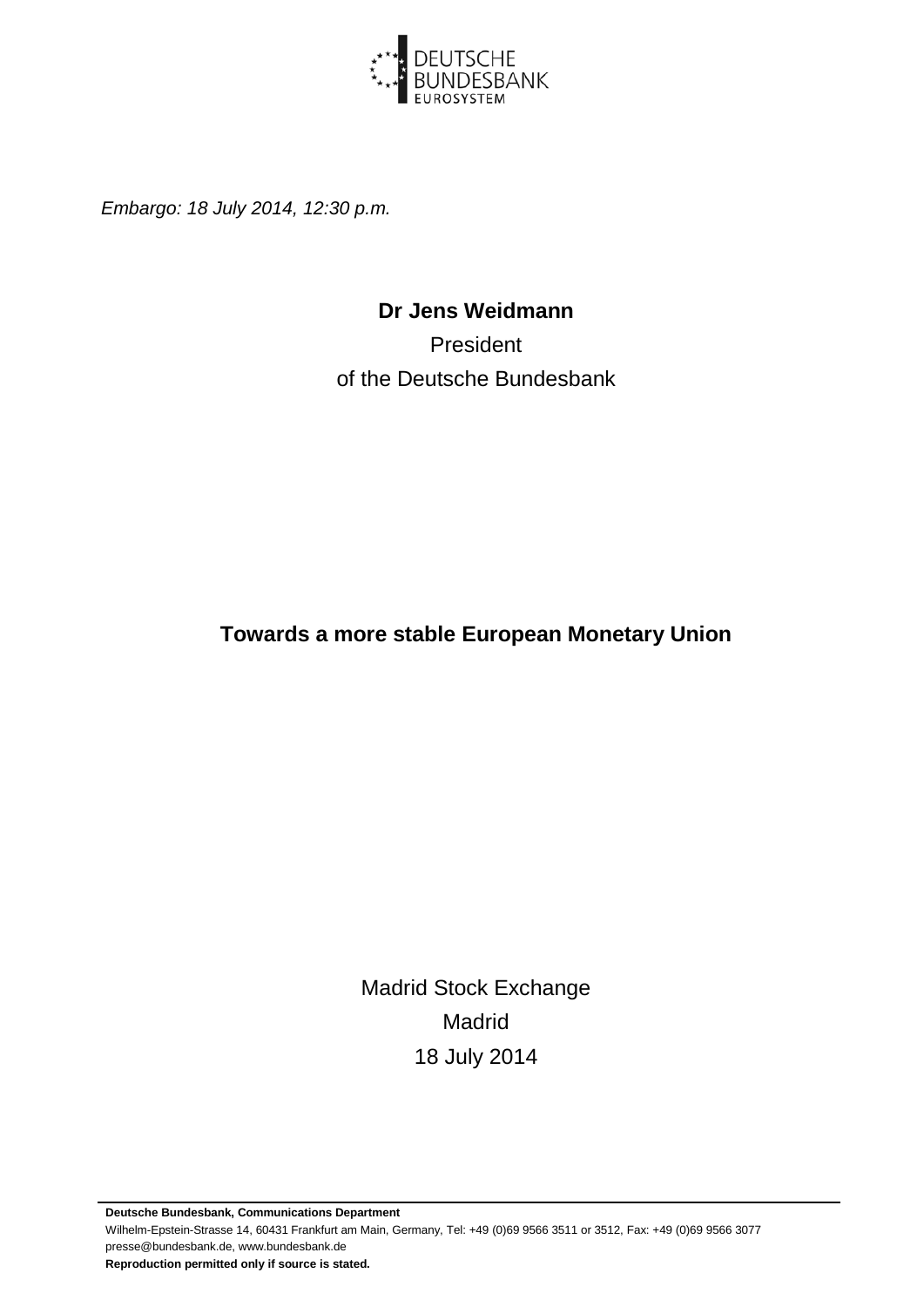#### **Table of contents**

|   | 4 STRENGTHENING EMU'S INSTITUTIONAL ARCHITECTURE  12 |  |
|---|------------------------------------------------------|--|
|   |                                                      |  |
| 6 |                                                      |  |

#### <span id="page-1-0"></span>**1 Introduction**

Mr Feito

Ladies and gentlemen

Thank you for your invitation and for giving me the opportunity to speak here today.

A few months ago, a Spanish newspaper wrote about my institution: "El Bundesbank, banco central alemán, baluarte del pensamiente neoliberal más dogmatico de la Unión Europea …".

While my understanding of the Spanish language is poor – as is my pronunciation – I assume this was not meant as a compliment, and, moreover, it is not even truthful.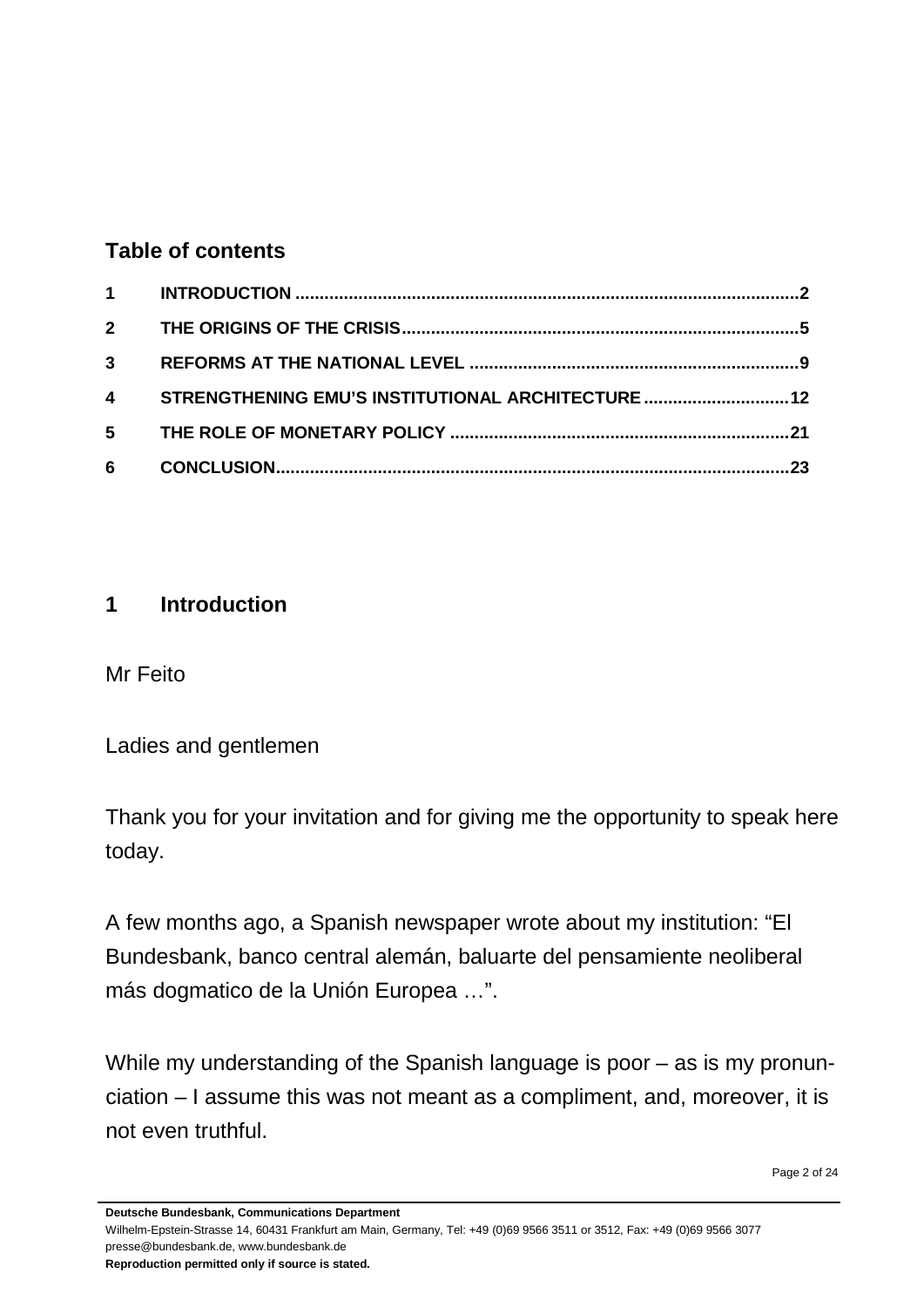That's why I am all the more delighted about the warm welcome you gave me here today.

I would particularly like to thank Juergen Bernardo Donges for his kind introduction. Juergen and I worked closely between 1999 and 2002 when the two of us were with the German Council of Economic Advisors – he was one of what are called the five wise men and I was their secretary-general.

At the time, I remember, Germany was considered to be "the sick man of Europe". The *Economist* magazine wrote in 1999: "... the biggest economic problem for Europe today is how to revive the German economy".

Nowadays, Germany is called the economic powerhouse of Europe. This is not least the result of economic reforms that were implemented between 2003 and 2007. Moderate wage policies, greater flexibility in pay policy conditions and shrewd entrepreneurial decisions also helped to restore Germany's competitiveness.

Germany's economic success means that it is often seen as a role model for other euro-area countries that have run in trouble. However, reforms in one country cannot be used as a blueprint elsewhere. Each country has to tackle its own structural problems, and it is up to governments, parliaments and their advisors to assess what can be learned from other countries' experiences.

As far as Germany is concerned, there is no room for complacency; Germany has economic challenges of its own to face. Four of the most important

**Deutsche Bundesbank, Communications Department**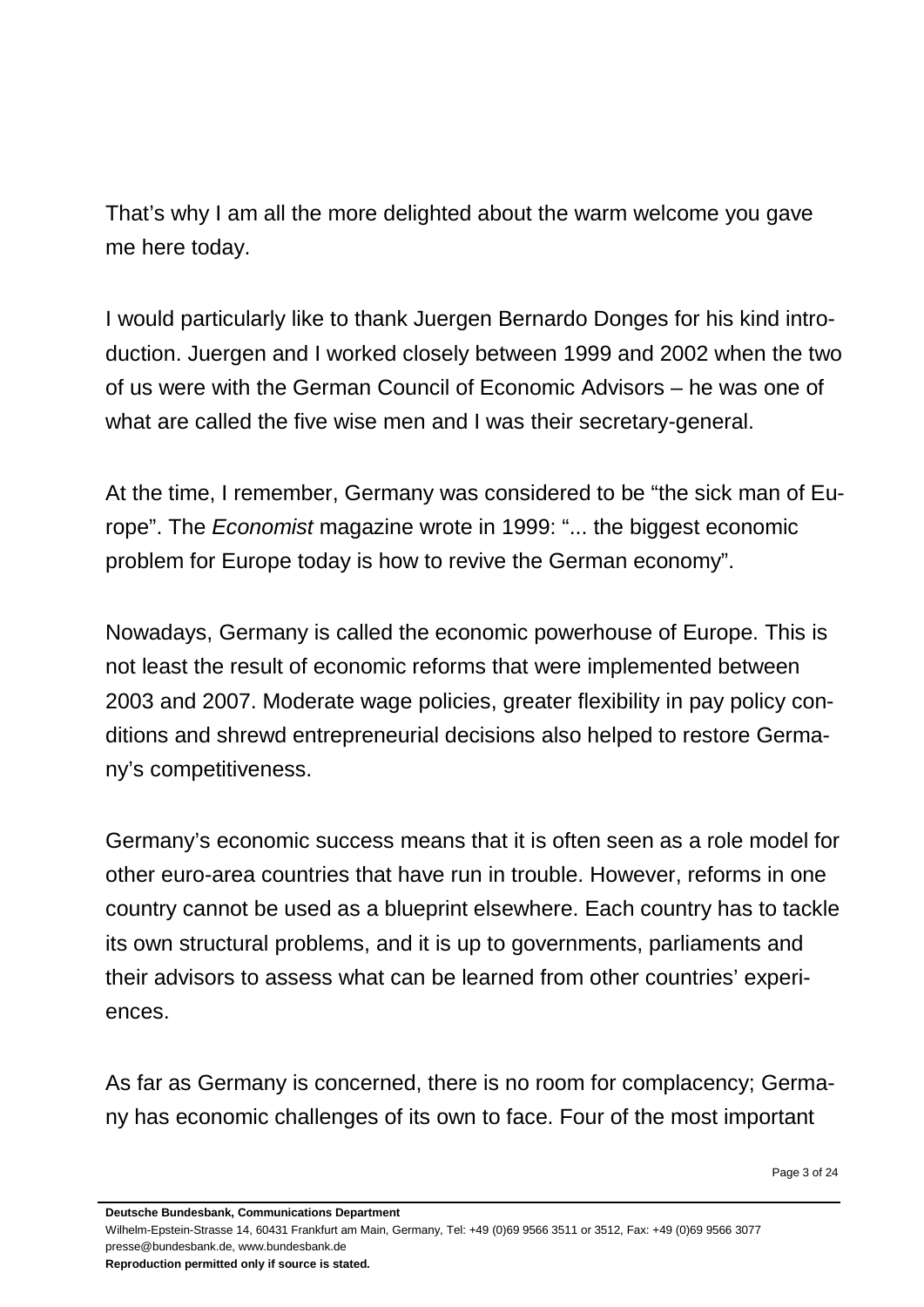are a rapidly diminishing labour force caused by demographic trends; increasing competition on account of globalisation, which is particularly relevant for an economy that succeeds in high technology rather than in the most advanced technology; changes in the energy markets and the politically favoured energy mix; and high levels of public debt.

Looking at the German government's recent economic policy decisions, not all of them adequately address the needs resulting from these challenges nor do they set the kind of example which a large euro-area country like Germany should be setting for the other member states.

However, I do not want to talk about Germany in too much detail today. Rather, I would like to share my views on the future of European Monetary Union.

From an economist's point of view, the question whether a country should abandon its currency and join a monetary union is typically analysed in the framework of what is known as the theory of optimum currency areas.

Without a doubt, the euro area lacks some of the characteristics of an optimal currency area. Labour mobility, for instance, is much lower than in the US; plus the business cycles are not synchronised, nor is there any central fiscal stabiliser.

At the end of the day, the decision to create European Monetary Union was a political one, not an economic one. Nonetheless, in the first 15½ years since the euro was launched, people have enjoyed a stable currency. The

**Deutsche Bundesbank, Communications Department**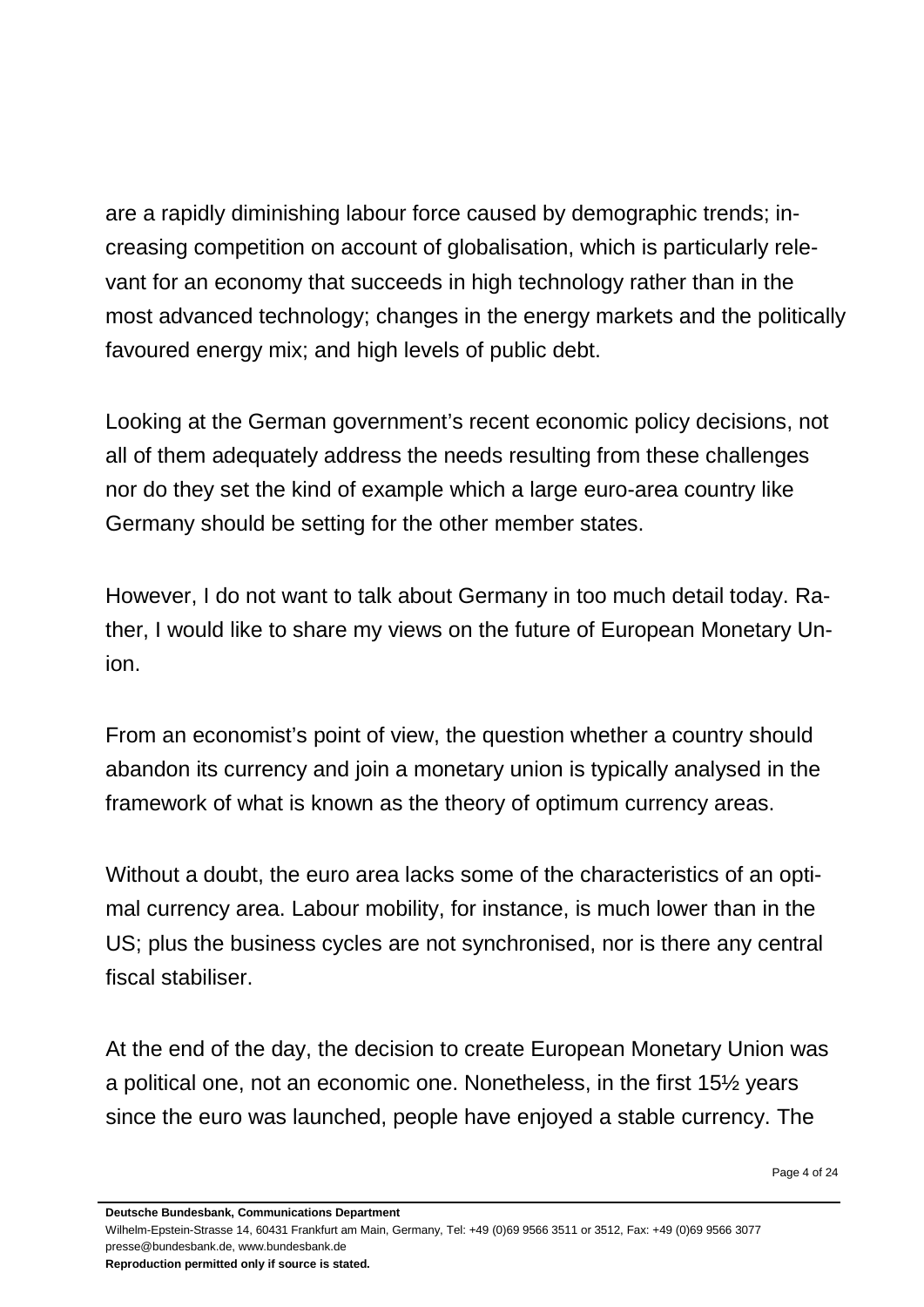average euro-area inflation rate has been 2.0%, which is very close to the ECB Governing Council's definition of price stability ("below, but close to, 2%").

However, the crisis exposed shortcomings on a national level and the fragilities of the institutional framework of the monetary union. But I am positive that if we learn from the sovereign debt crisis, the European economy will be stronger than before the crisis and we will be able to maintain our monetary union as a stability union – and it is indeed worth being maintained.

In the next 30 or 40 minutes, I would like to discuss how we can achieve this end. I will start by looking into what still needs to be done at the national level. From there, I will go on to address the weaknesses in EMU's institutional foundation. Moreover, I will touch upon current monetary policy issues.

<span id="page-4-0"></span>But before I talk about what needs to be done, let us take a step back and consider what went wrong in the first place.

## **2 The origins of the crisis**

For many euro-area member states, the introduction of the euro ushered in a new era of abundant capital owing to the elimination of exchange rate risks. However, the favourable financing conditions in the euro-area countries which had previously higher interest rates mainly stimulated investment in real estate and public and private consumption.

**Deutsche Bundesbank, Communications Department**

Wilhelm-Epstein-Strasse 14, 60431 Frankfurt am Main, Germany, Tel: +49 (0)69 9566 3511 or 3512, Fax: +49 (0)69 9566 3077 presse@bundesbank.de, www.bundesbank.de

**Reproduction permitted only if source is stated.**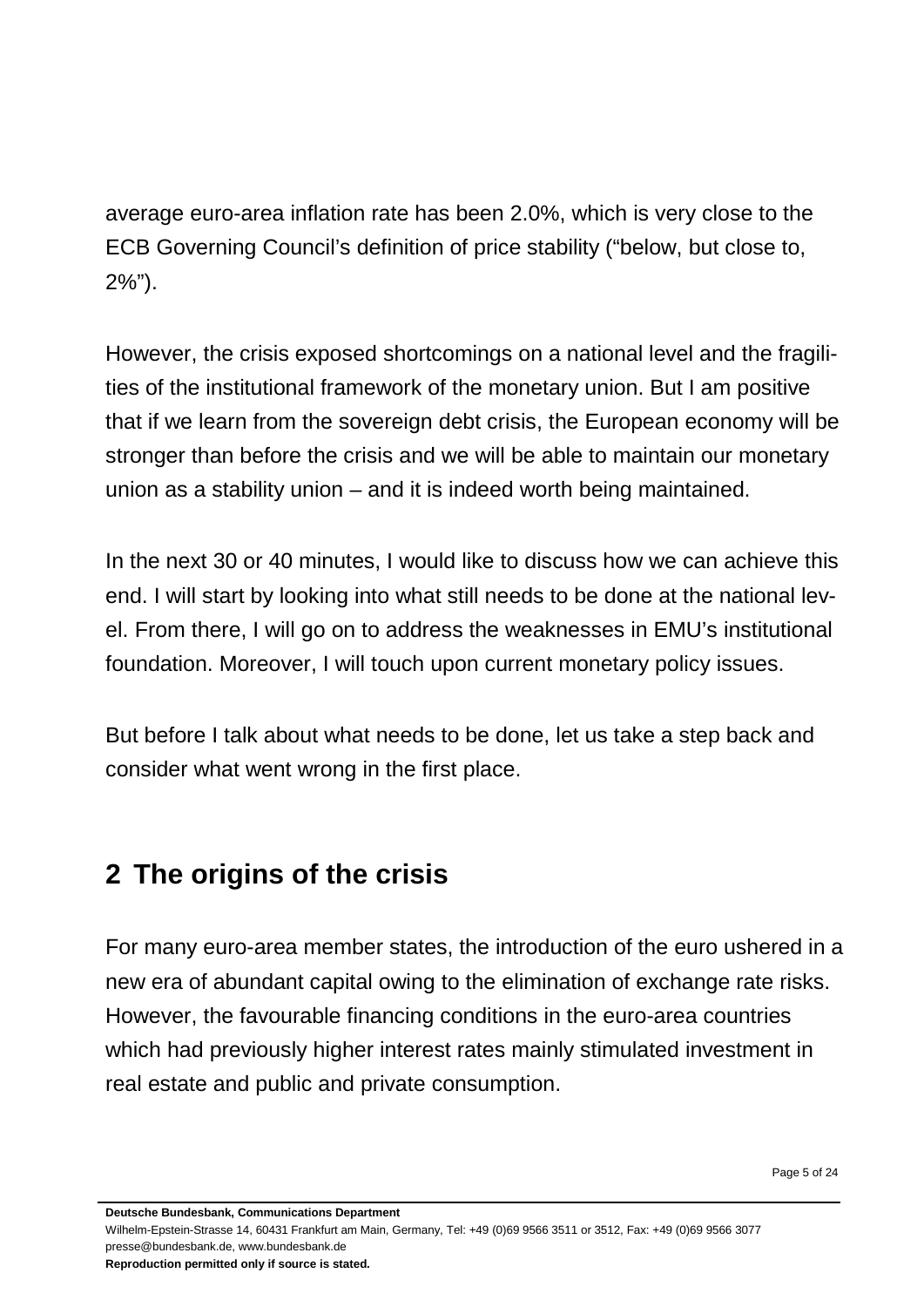Over time, unit labour costs soared, while competitiveness declined. Between 1999 and 2007, on average unit labour costs rose in Spain by 3.0% per year compared to a slight decline in Germany of -0.1%. This led to a decline in Spain's competitiveness of more than 15% over that period.

When the financial crisis broke out in 2007, the vulnerabilities were laid bare: investor sentiment began to shift, and interest rates for the countries in question started to rise sharply, triggering a crisis that is still far from being fully resolved.

In order to understand the onset of the crisis, it is useful to remind ourselves of the euro area's unique institutional set-up.

The euro area teams up one common monetary policy with 18 national fiscal and economic policies. This approach reflects a currency area composed of sovereign member states. It grants member states sufficient leeway to preserve their diversity, that is, to establish their own business models or to tailor institutions and policies to their own national preferences.

Such preferences can differ, for example, with respect to income redistribution or the role of the state in the economy. At the same time, it leaves the consequences of such decisions with the respective member state and consistently rules out the option of mutualising public debt with other euro-area states. But this set-up also creates vulnerabilities.

First, a combination of this kind gives rise to a deficit bias, as it allows the costs of fiscal imprudence to be shifted partially on to others. An unsustaina-

**Deutsche Bundesbank, Communications Department**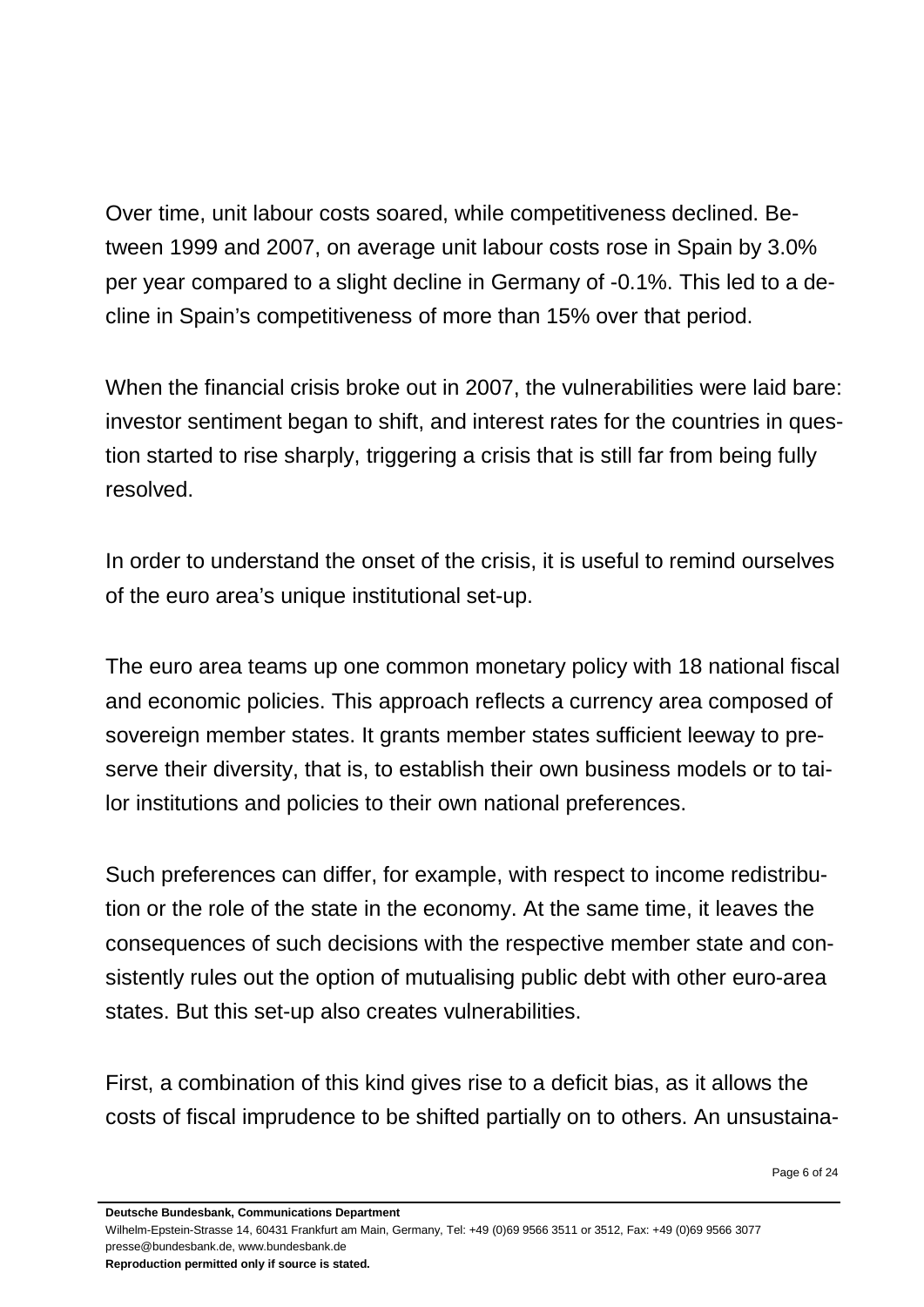ble fiscal situation in one country has repercussions for monetary union as a whole.

You can compare this to what economists call the "tragedy of the commons". Just as overfishing creates negative externalities for other countries, excessive public debt harms the euro area as a whole. Excessive debt in one member state drives up longer-term interest rates for all euro-area countries.

And second, each member state issues debt in a currency it cannot create. Thus, a high level of fiscal discipline is needed to ensure that solvency concerns do not spiral out of control.

Even if there are no explicit fiscal transfers, and irrespective of the approval of national legislatures, central banks' balance sheets can nonetheless serve as a conduit for shifting risks among national taxpayers if those central banks agree to finance national debt.

This shift is undermining both countries' individual national responsibility and central banks' independence. If central bank independence is used for purposes other than price stability, it is only a question of time before central bank independence itself is challenged.

The founding fathers of the euro clearly foresaw the risk of unsustainable public finances for a stability-oriented monetary policy. That was why precautions were put in place to safeguard sound public finances and to protect monetary policy. They took the form of a prohibition of monetary financing of

**Deutsche Bundesbank, Communications Department**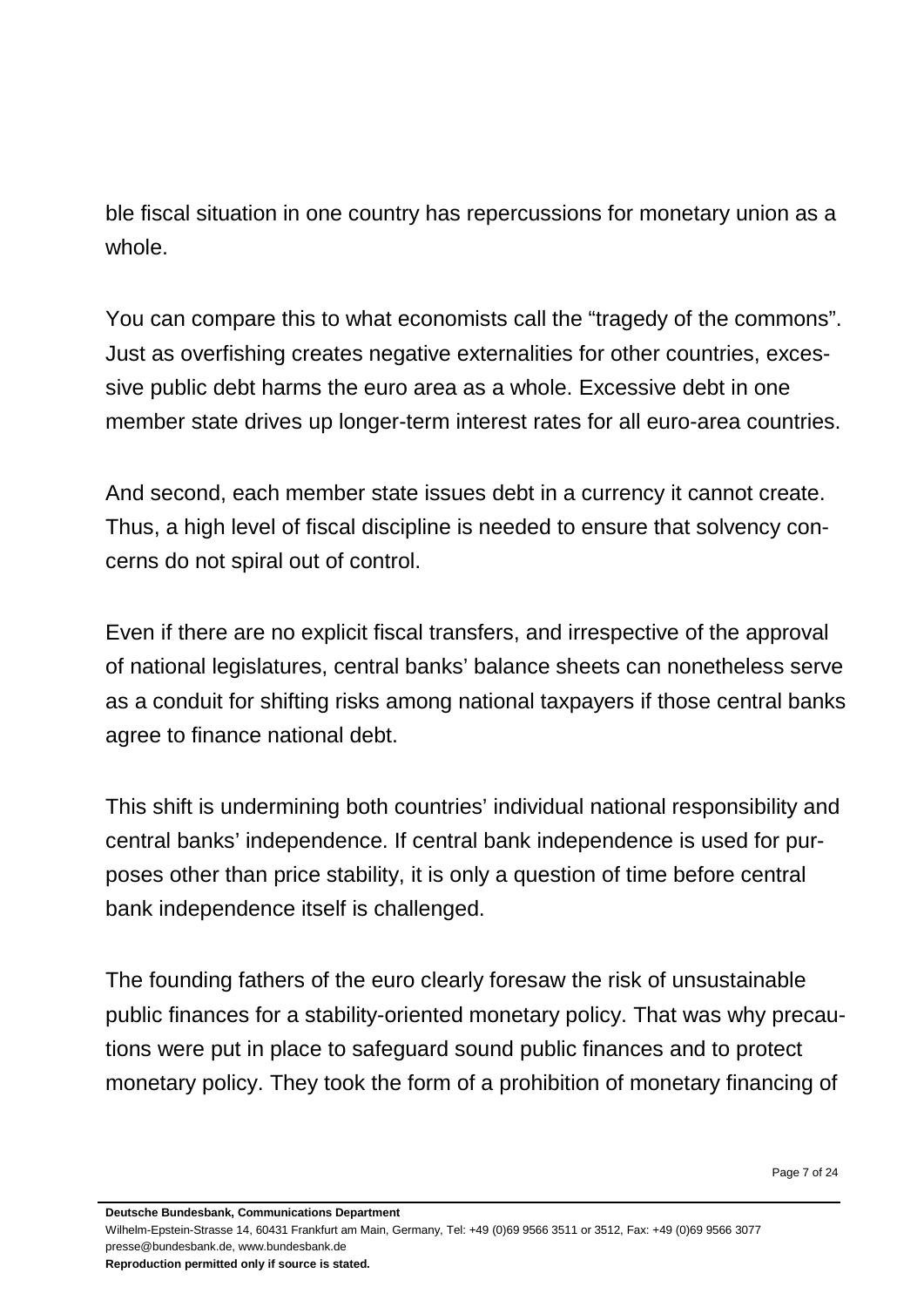government deficits, the no bail-out clause and the Stability and Growth Pact.

Barry Eichengreen and Charles Wyplosz wrote in an article in 1998: "The most compelling rationale for the Stability Pact rests on the need to buttress the no-bailout rule of the Maastricht Treaty". And, sensing what might happen, the two economists continued: "That need will be most pressing where debt problems place banking systems at risk and where bond market contagion is pervasive."

At the time, it was assumed that by constraining governments' ability to fiscally stimulate demand – and by shifting monetary policy to the European level – governments would have no choice but to implement structural reforms, improve their supply side, and strengthen their potential for sustainable growth.

It was also thought that the financial markets would enforce fiscal discipline. As it turned out, things did not exactly work out as expected.

The fiscal rules were breached numerous times, not least by Germany and France. In addition, investors made hardly any distinction between the bonds of individual member states.

From 1999 to 2007 the average difference between EMU government bonds, excluding Germany, and German government bonds, for instance, was a mere 14 basis points which compares to an average spread of 190 basis points over the last five years.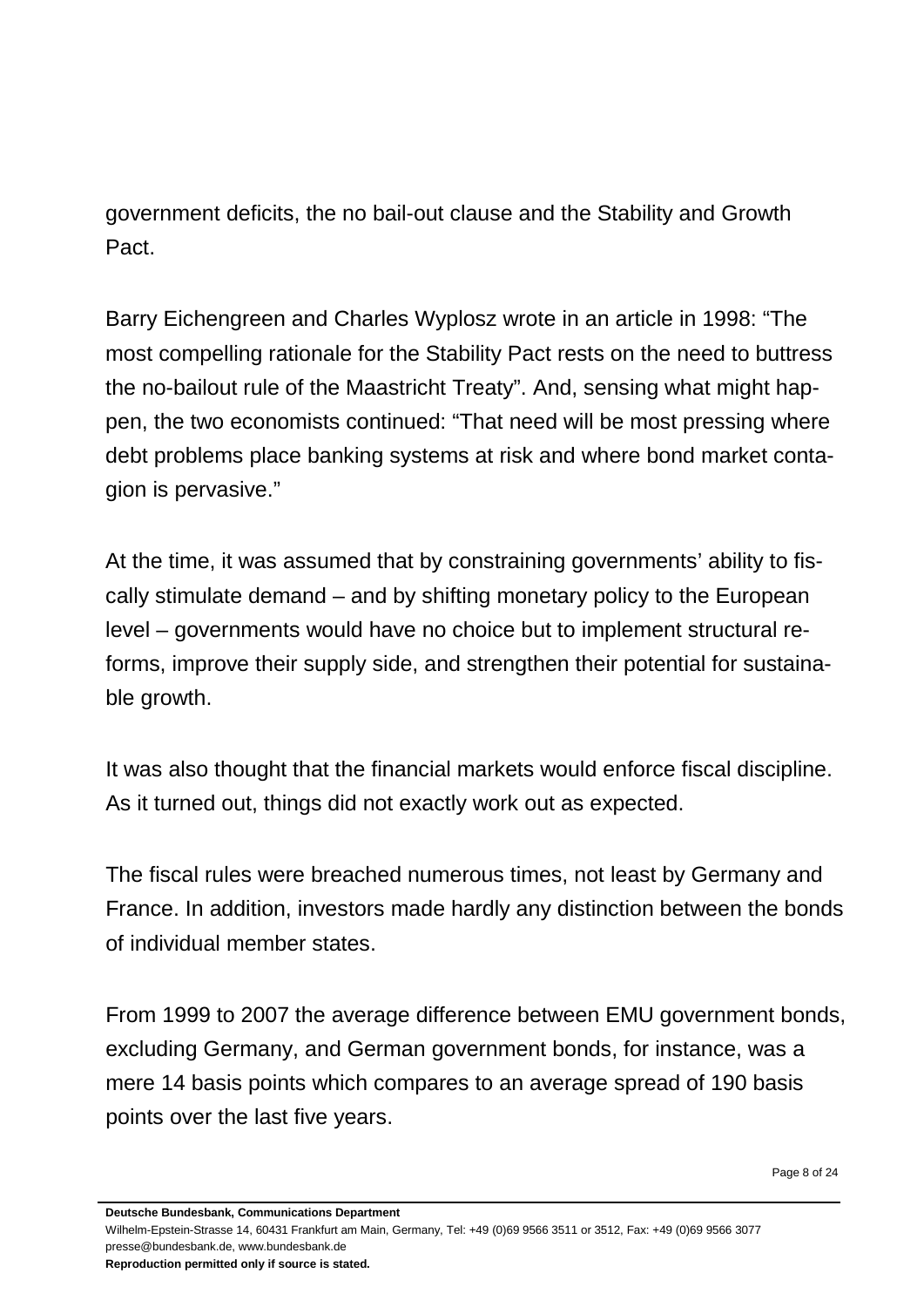I will leave it for you to decide whether this was because investors turned a blind eye to the growing differences in economic fundamentals or because they never really bought the idea that the no bail-out clause would hold when the going got tough.

### <span id="page-8-0"></span>**3 Reforms at the national level**

The title of the "sick man of Europe" often changes hands. Countries other than Germany are currently the reigning champions in this discipline.

But many countries have made substantial efforts to cut their public deficits. Additionally, structural reforms aimed at removing rigidities in product and labour markets are now underway.

A number of labour market reforms have been introduced to foster employment and reduce adjustment costs during economic downswings. According to the OECD indicators for labour market rigidity, the stressed countries have made noticeable progress in this area. In addition, the retirement age has been raised as well.

Product market rigidities that weaken competition, produce regulatory red tape and inhibit growth are also being addressed. And according to the World Bank's Doing Business Report, progress has been made in this regard as well: Portugal, Italy, and Spain have climbed up the ranking ladder by 17, 13, and 10 positions respectively over the last four years. Greece has even moved up 37 positions.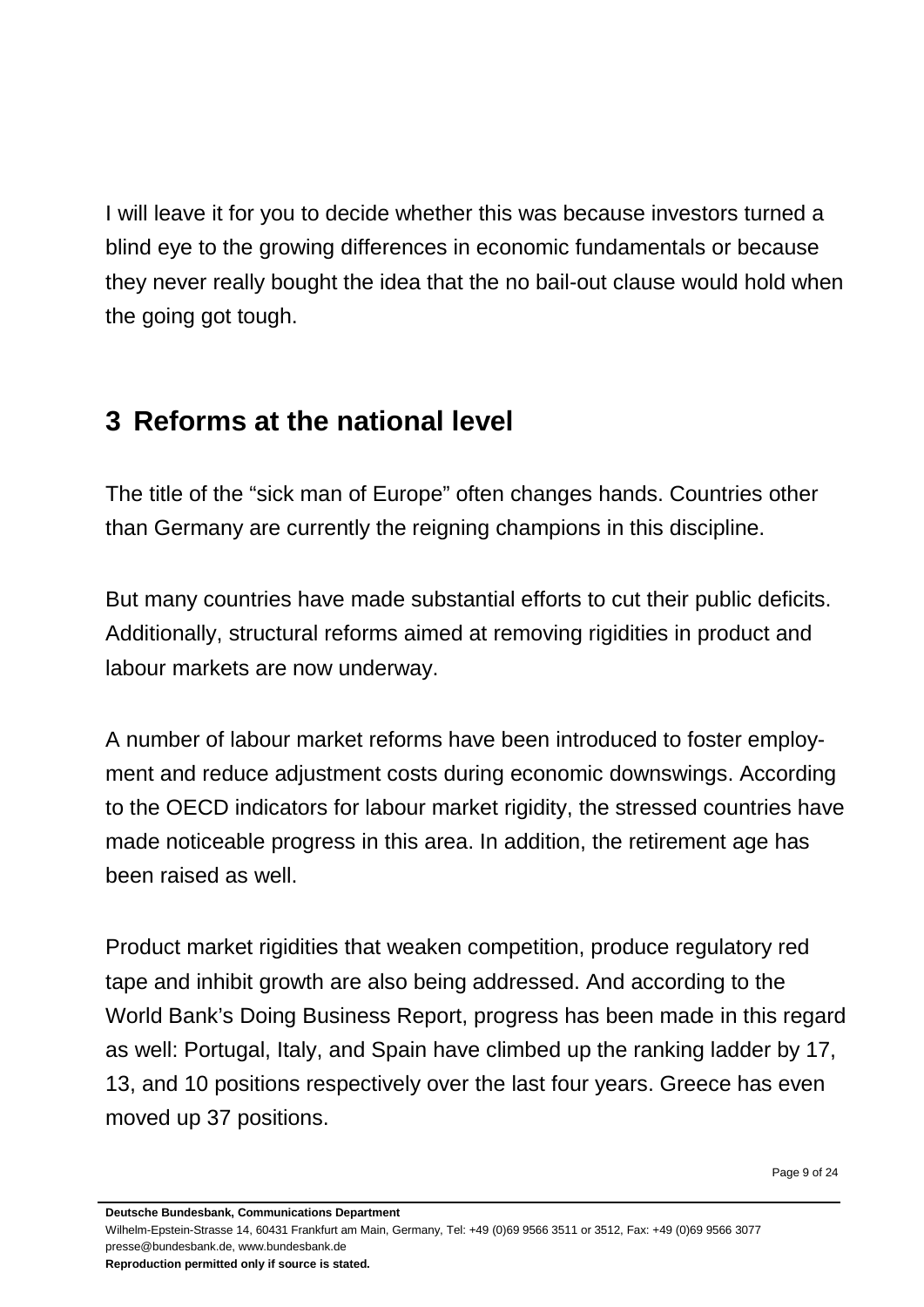Current accounts in the deficit countries have improved – not only because of shrinking imports, but also because of expanding exports. The latter has been supported by decreasing unit labour costs.

Spain has markedly improved its price competitiveness through lower unit labour costs. Currently, unit labour costs are 6½% below their pre-crisis level, while they have risen by 10% in the euro area as a whole.

In the stressed countries, factors of production are being reallocated to sectors with a strong focus on exports. The construction sector in Ireland accounted for over half of the decrease in aggregate employment; in Spain, Italy and Portugal, it accounted for around two-fifths. In industry, by contrast, either far fewer jobs have been cut or – as in Ireland – new jobs have recently been created.

Thanks to improved competitiveness, Spanish exports have risen by 8% over the past 12 months. Since the cyclical trough in 2009, exports have even risen by more than 50%, with intermediate goods showing particularly strong growth.

Overall, thanks to the reform efforts made so far, the underlying conditions in most of the periphery countries are already significantly better than they were before the crisis. Progress has been uneven, though, and further reforms are needed.

To address the problem of very high unemployment, the IMF recommends more decentralised wage setting and the introduction of greater flexibility at

**Deutsche Bundesbank, Communications Department**

Wilhelm-Epstein-Strasse 14, 60431 Frankfurt am Main, Germany, Tel: +49 (0)69 9566 3511 or 3512, Fax: +49 (0)69 9566 3077 presse@bundesbank.de, www.bundesbank.de

**Reproduction permitted only if source is stated.**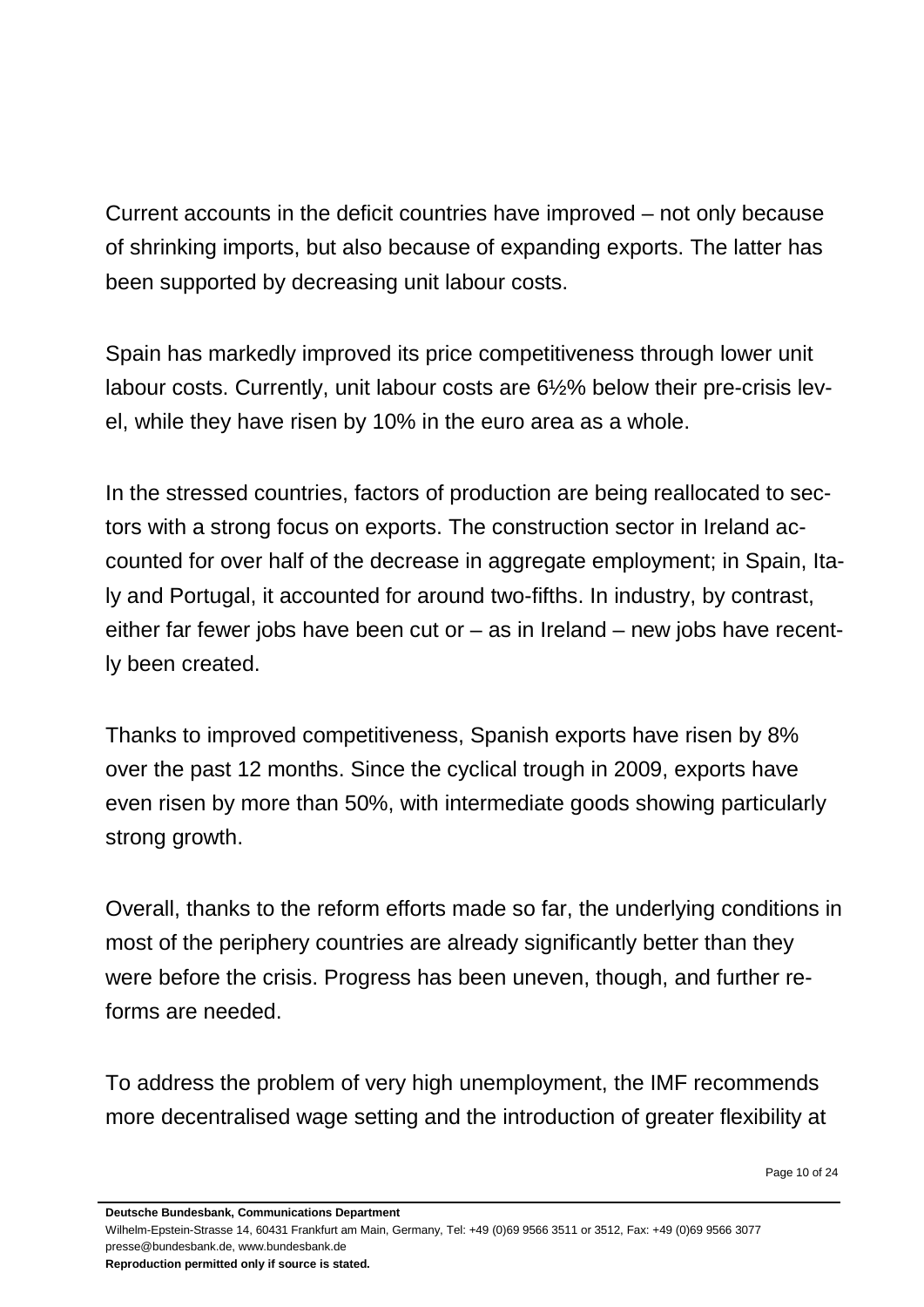the firm level to adapt wages, working hours and employment to the economic situation, which might also be a way forward for Spain.

Overcoming the crisis is still an uphill struggle; if [you](http://www.dict.cc/englisch-deutsch/you.html) [don't](http://www.dict.cc/englisch-deutsch/don%27t.html) [go](http://www.dict.cc/englisch-deutsch/go.html) [forwards,](http://www.dict.cc/englisch-deutsch/forward.html) [you](http://www.dict.cc/englisch-deutsch/you.html) [go](http://www.dict.cc/englisch-deutsch/go.html) [backwards.](http://www.dict.cc/englisch-deutsch/backwards..html) With regard to reforms, governments therefore have to keep the pedal to the metal.

However, is it a German central banker's task to call for structural reforms and budget consolidation in other euro-area countries?

Given the important role that sustainable public finances and highly productive member states play in buttressing a stability-oriented monetary policy, and given that the Eurosystem has bought time for national action, I don't think that bringing to mind the pledges that were made to embrace consolidation and structural reforms constitutes meddling in national affairs.

In the euro area, we share a common currency, which means that a lack of reform in one country has implications for the euro area as a whole and for the stability of our monetary union.

While adjustment has to happen primarily in the deficit countries, countries running a current account surplus, such as Germany, face challenges as well as I have outlined before. Last Sunday's victory in the football World Cup should not blind us to reality, either. As Gideon Rachman wrote in a Financial Times comment: "Germany is undoubtedly going through a golden moment – on and off the football-field – but there are reasons for fearing that it will prove all too momentary."

Page 11 of 24

**Deutsche Bundesbank, Communications Department**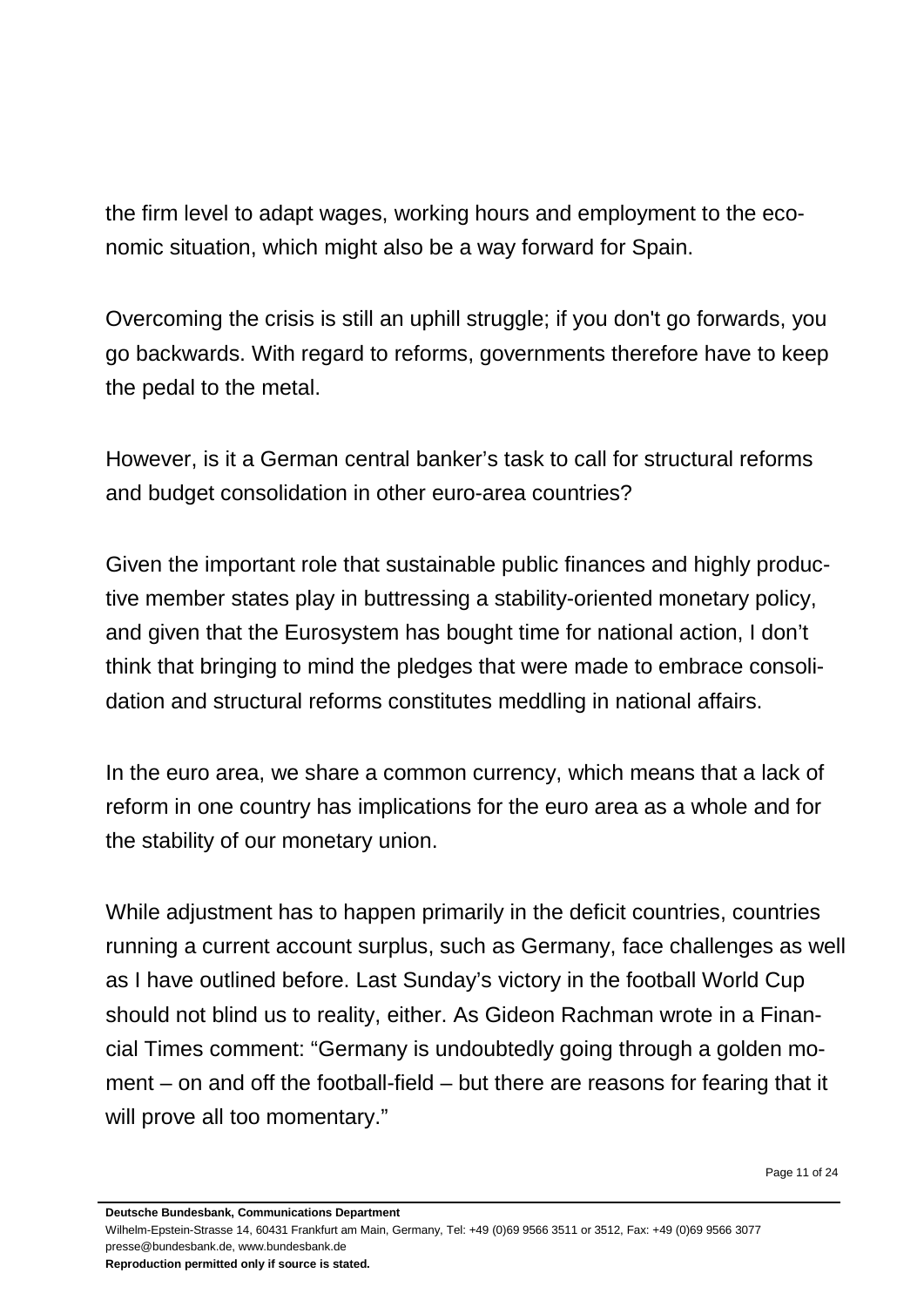In any case, deliberately weakening the competitiveness of Germany's export sector would harm, rather than benefit, the stressed countries' economies. We should bear in mind that German exports contain imported intermediate inputs from other euro-area countries amounting to 9% of the overall added value.

If Germany were to accept the economic advice to excessively boost its wages in order to stimulate domestic demand, it would harm employment in Germany and, as a consequence, the economic situation in the entire euro area as simulation results show.

Despite this, it is clear that against the background of Germany's strong cyclical position and the tight labour market, wages will rise faster than in the rest of the euro area. We expect effective wages to rise more than 3% this year and next year.

## <span id="page-11-0"></span>**4 Strengthening EMU's institutional architecture**

However, when it comes to taking action at the European level, the challenges facing Monetary Union are also considerable.

The safeguards originally put in place for the stability of Monetary Union, the Stability and Growth Pact and the no bail-out clause, failed to prevent the crisis. As I have already pointed out, there are additional macroeconomic imbalances which likewise pose a threat to the stability of the euro area: a

**Deutsche Bundesbank, Communications Department**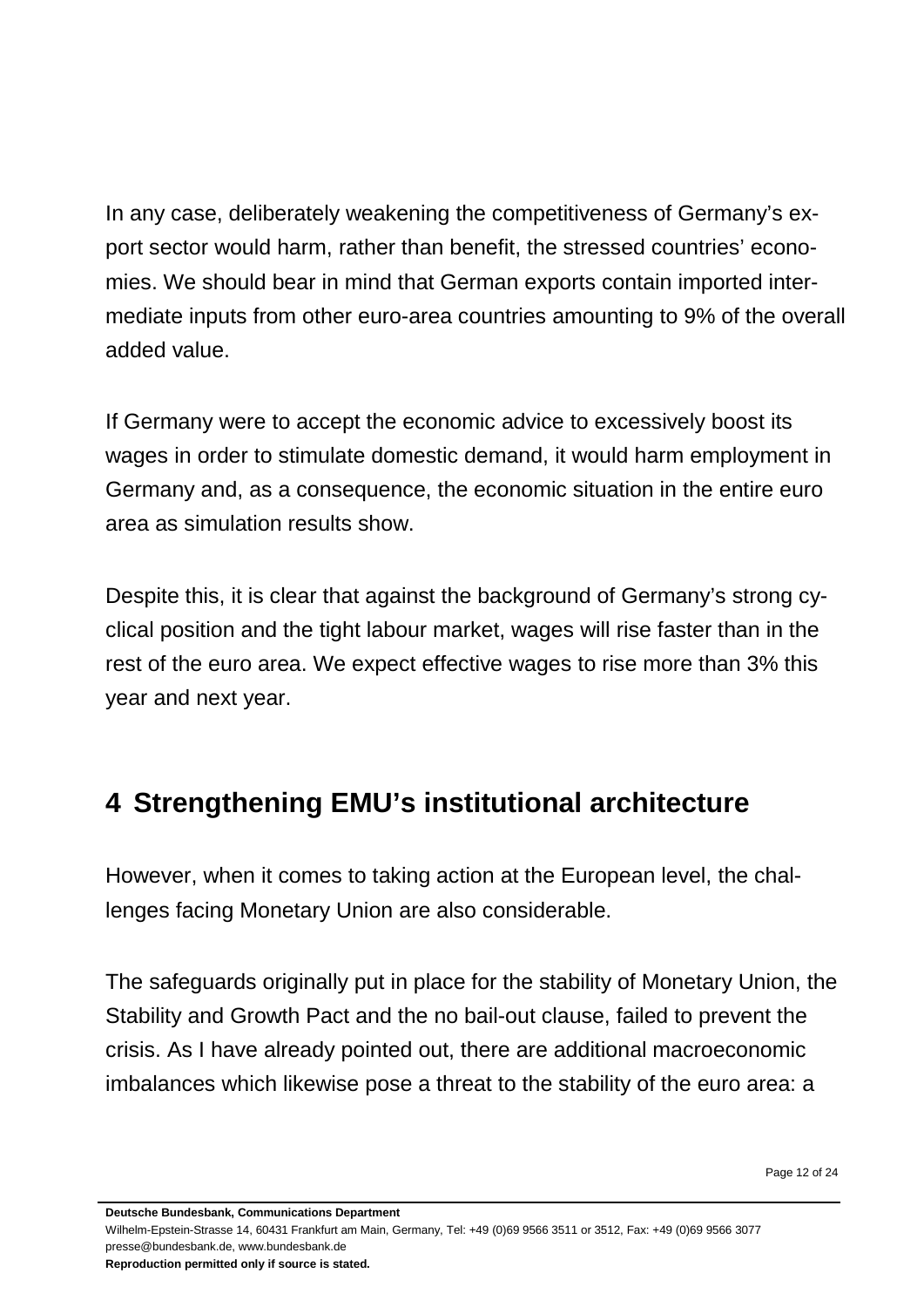steady loss of competitiveness, persistent current account deficits and high levels of private debt.

Measures to address these deficiencies, such as the strengthened Stability and Growth Pact, the Fiscal Compact and macroeconomic surveillance, have been implemented. I will come back to this in a minute.

Ultimately, the risk of contagion between countries was also underestimated when Monetary Union was established. In response to the crisis, rescue mechanisms such as the EFSF and ESM were put in place, and they did manage to contain the fallout somewhat.

But at the same time, the rescue mechanisms have weakened the principle of individual responsibility, as fiscal responsibility has essentially remained national, while liabilities have been partially mutualised. In other words: the balance between liability and control has become lopsided. Yet I believe that this balance is fundamental to the stability of Europe's Monetary Union.

But how do we restore that balance, and put Monetary Union on a more solid footing? In principle, there are two ways: first, by creating a genuine fiscal union, or second, by making the principle of individual responsibility work.

The first option, a genuine fiscal union, would require the member states to relinquish their fiscal sovereignty and cede it to the European level. In such a setting, the mutualisation of future liabilities would be consistent. This step would necessitate changes to the European treaties and amendments to national constitutions.

Page 13 of 24

**Deutsche Bundesbank, Communications Department**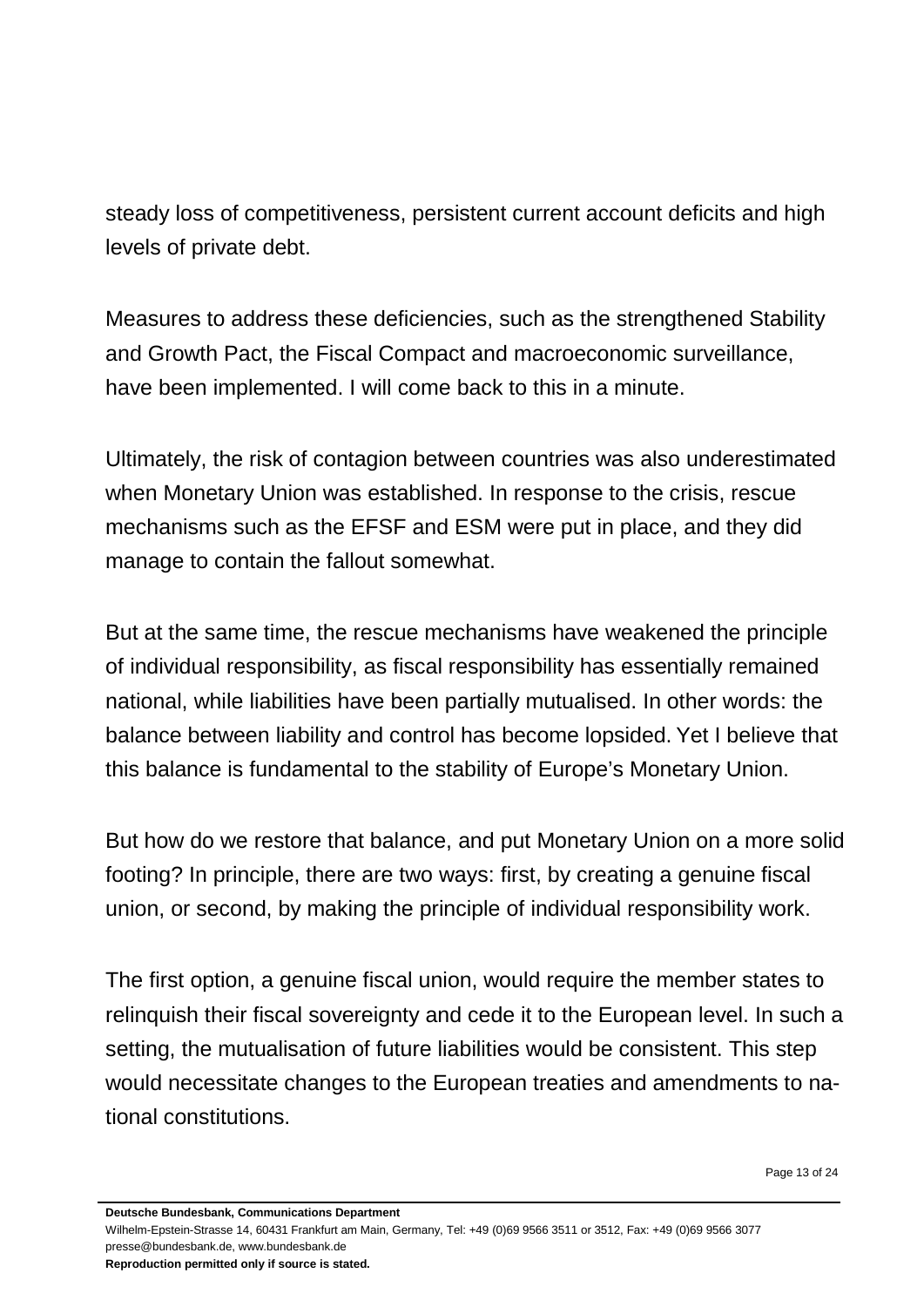In Germany, such a leap towards more political integration used to be seen as inevitable. Addressing the Bundestag in 1991, Helmut Kohl, for example, remarked that "the idea of sustaining economic and monetary union over time without political union is a fallacy". But judging by the reluctance of governments and electorates to let Brussels have a say in fiscal matters, this avenue seems to be blocked, at least for the foreseeable future.

This leaves us with the second option, making the principle of individual responsibility work better.

Since public debt in one country has negative spillover effects on other countries in a monetary union, a set of fiscal rules is required, even if the principle of individual responsibility works. Thus, the stiffening of the Stability and Growth Pact and the Fiscal Compact were steps in the right direction. But the mere existence of these rules will not suffice.

The question of how effective these changes will be can best be summed up by the proverb "the proof of the pudding is in the eating" which is often attributed to the Spanish novelist Cervantes because it is cited in a widespread English translation of *Don Quixote*. However, in the Spanish original you read "y si no, al freír de los huevos lo verá", meaning something like "you will see it when you fry the eggs".

In other words, it is not yet clear whether the new rules do really bite. Strict and consistent application of the stiffened rules is therefore important. Here, the Commission has a special responsibility.

**Deutsche Bundesbank, Communications Department**

Wilhelm-Epstein-Strasse 14, 60431 Frankfurt am Main, Germany, Tel: +49 (0)69 9566 3511 or 3512, Fax: +49 (0)69 9566 3077 presse@bundesbank.de, www.bundesbank.de

**Reproduction permitted only if source is stated.**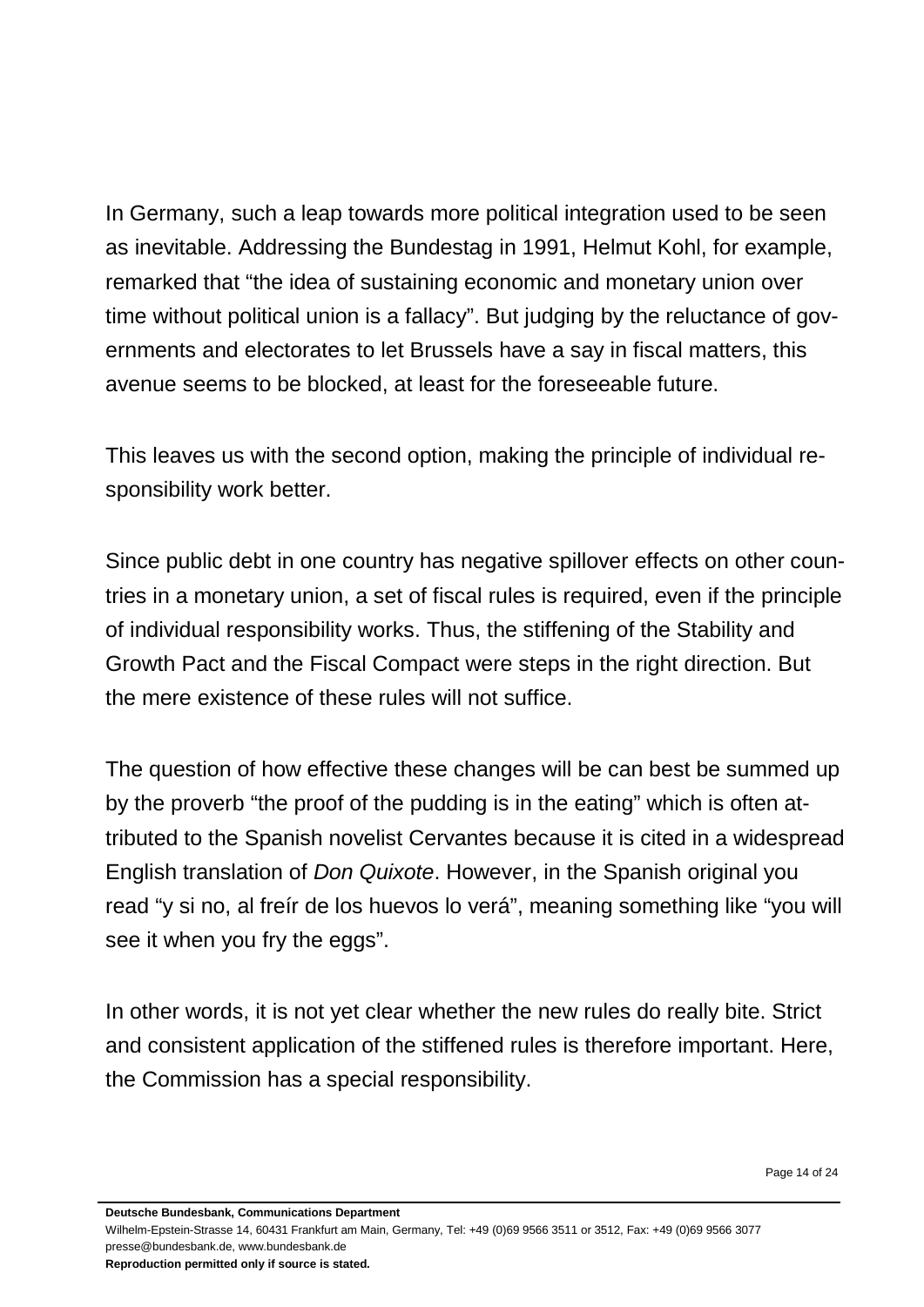Metaphorically speaking, we need to make sure that the Commission does not go beyond its role as a referee and move the goalposts mid-game.

In this regard, some doubts are warranted, as is evident from the recent debate surrounding a flexible interpretation of the Stability and Growth Pact. The Pact, which was reformed less than three years ago, grants a great deal of discretionary scope.

Moreover, there is a risk that recent decisions by the European Council will provide even more of a pretext for lax interpretation. However, an excessively generous interpretation of this leeway would certainly undermine the credibility of the Stability and Growth Pact.

It was only last week when Mario Draghi warned: "To unwind the consolidation that has been achieved, and in doing so to divest the rules of credibility, would be self-defeating for all countries."

And let us not forget: in the medium term, the Pact stipulates balanced or close to balance budgets. The 3% mark that is frequently used as a yardstick is therefore a ceiling and not intended to be a regular target. This is, incidentally, also true of the 60% debt ratio that almost all euro countries breach.

A look in the rear-view mirror shows how poorly the fiscal rules have worked as a speed limit. Since the introduction of the euro, the economically important member states of France and Italy have exceeded the upper public deficit limit of 3% of GDP in nine out of 15 years. Germany, meanwhile, has

Page 15 of 24

**Deutsche Bundesbank, Communications Department**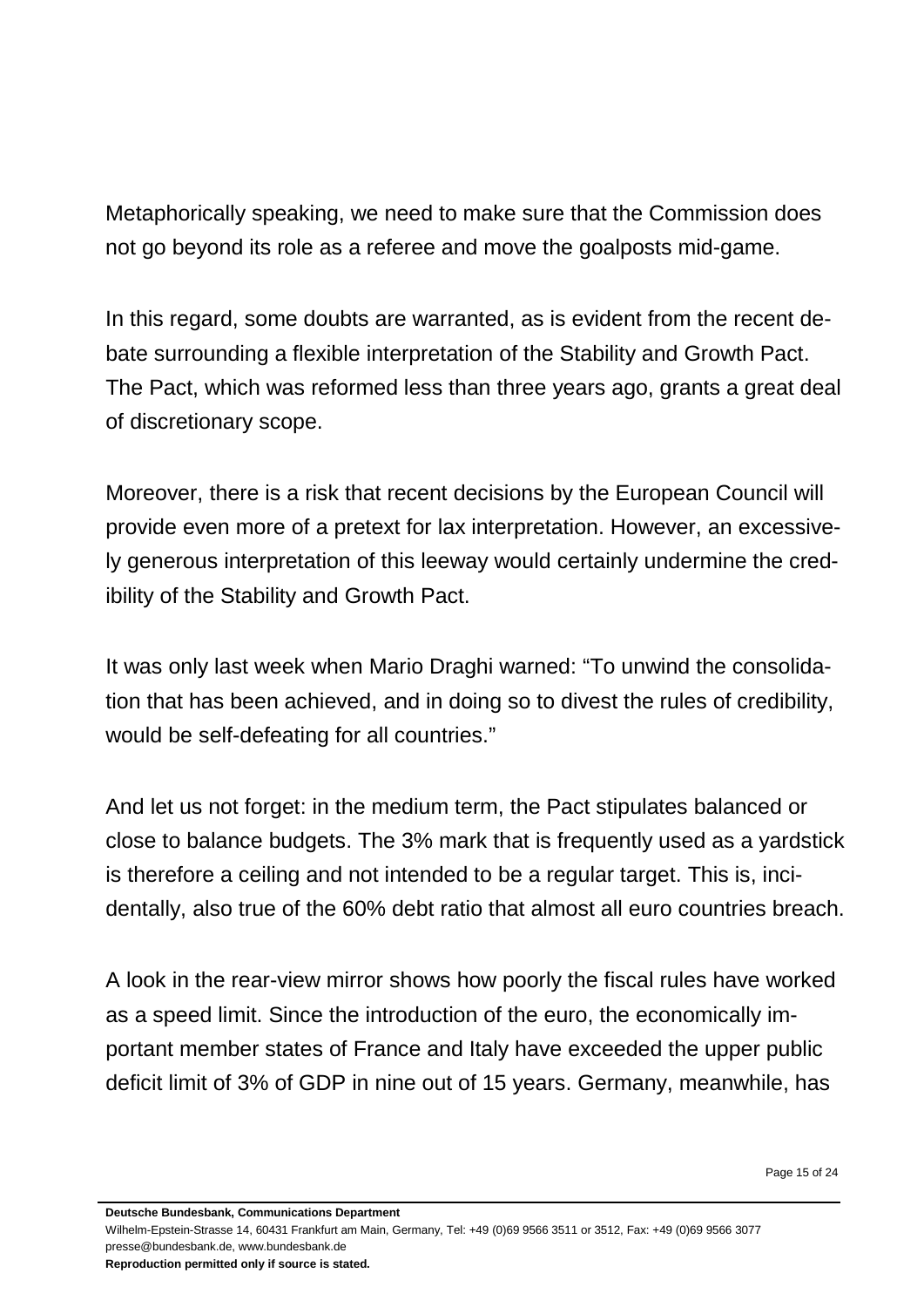had seven "entries in the class register". And as for 2014, we expect six out of 18 countries to exceed the limit.

In the long run, consolidation does not inhibit growth; rather, it is a precondition for sustainable growth. More debt is not a prerequisite for successful structural reform. Quite the opposite is true: sound public finances are a crucial element of a successful reform strategy. Any attempt to trade off reforms against higher structural deficits would pave the way for budgetary arbitrariness, undermining the credibility of the rules. Judging by past experience, it is clear to me that it will take more than simply stiffening the rules to enforce the principle of individual responsibility.

Essentially, this principle requires sovereigns, banks and investors to bear the consequences of their decisions. Juergen Donges wrote in a recent comment: "The principal of individual responsibility includes the possibility of bank and sovereign insolvencies."

The BRRD and the Single Resolution Mechanism will allow banks to be resolved in a more orderly manner. However, in terms of restructuring sovereign debt, little progress has been made so far.

The principal of individual responsibility requires that it is primarily up to the respective government and its citizens to come up with the revenue required to repay public debt. This holds, in particular, since high levels of public debt often go hand in hand with substantial private assets.

Page 16 of 24

**Deutsche Bundesbank, Communications Department**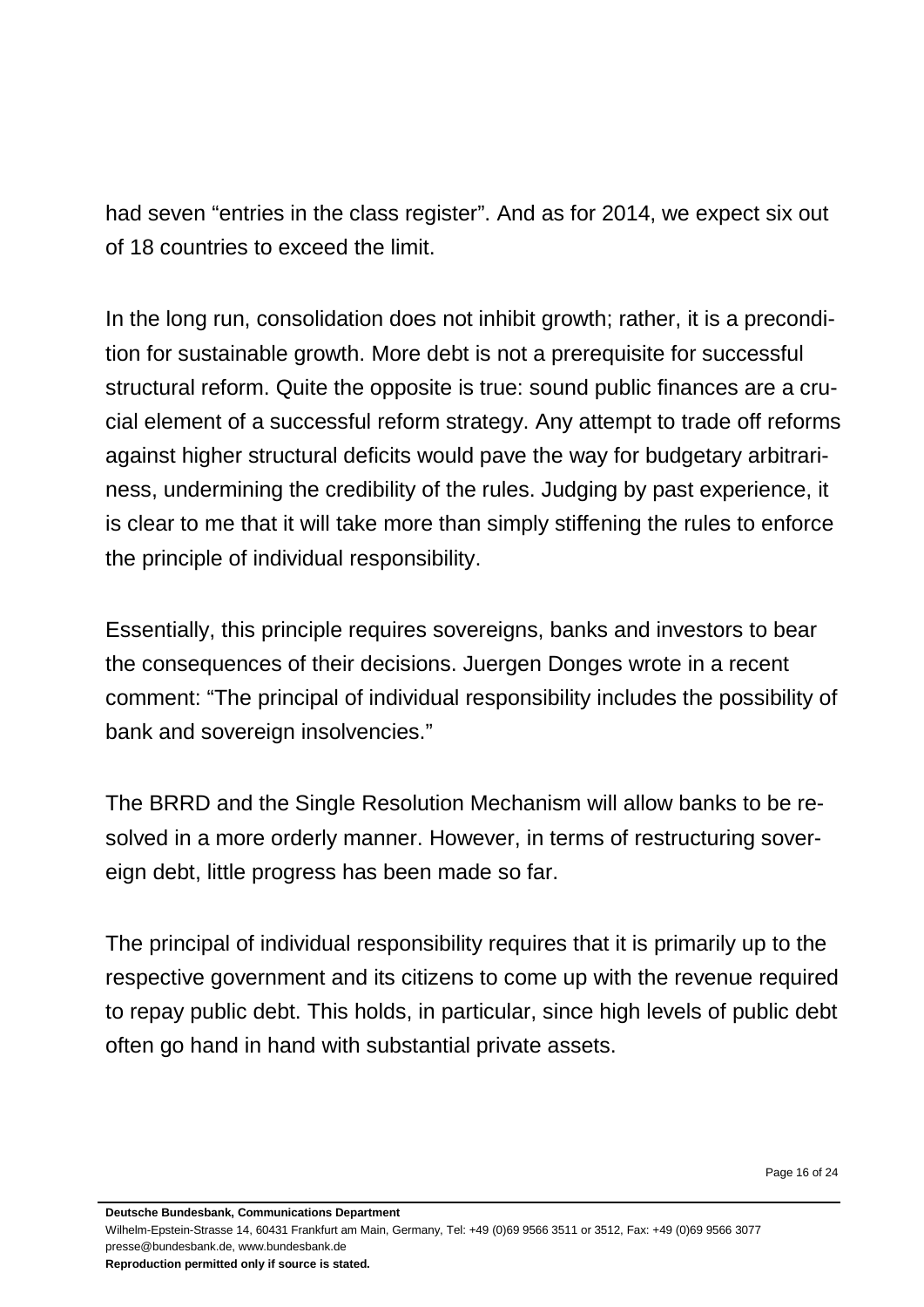But it also implies that the risk of non-repayment ultimately lies with investors, since they are the ones who reap the return when things go well. And if the fiscal limit has been reached for real, public debt will need to be restructured without posing a systemic threat to financial stability.

The introduction of collective action clauses in sovereign bonds was a first step in that direction. But more steps are needed. The Bundesbank has put forward a proposal for sovereign bonds to include an automatic maturity extension of three years in case a sovereign needs to make use of the European rescue mechanisms.

This automatic maturity extension would allow the sovereign in question to tackle its fiscal challenges while preventing investors from bolting. Liability and control would be brought better into balance. That would reduce the amount of official financial support, and buy time to figure out whether the problem is one of temporary illiquidity or insolvency.

But ultimately, all these questions boil down to the quip by American economist Allan Meltzer: "Capitalism without failure is like religion without sin. It doesn't work."

For the above proposals to work, we need to make sure that the restructuring of both banks and sovereign debt is possible without bringing down the financial system as a whole. At the moment, this is perceived as an unpredictable risk.

What do we need to do to make this risk manageable?

**Deutsche Bundesbank, Communications Department**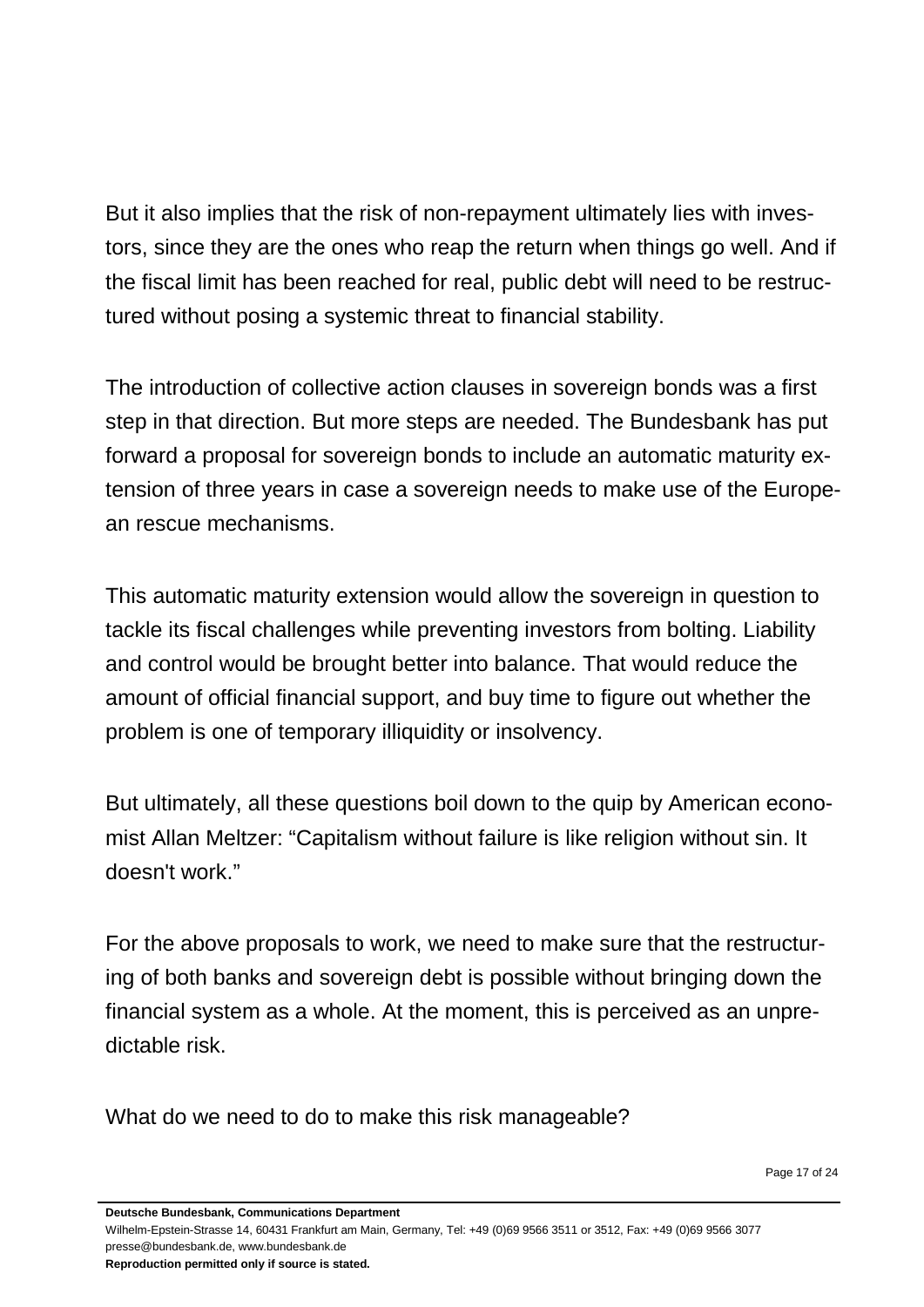At the core of the problem lies what is now known as the sovereign-bank nexus. In the crisis, this sovereign-bank nexus developed into a vicious circle: Tottering banks and teetering sovereigns lean towards each other for support, but are in fact pushing each other over.

If a large bank or one which is strongly interconnected with other banks runs into difficulties, this can pose a threat to the stability of the entire financial system. The state then often has no other option but to step in if it wants to prevent a meltdown of the real economy. To quote the ESRB's Advisory Scientific Committee: "Banks' liabilities are taxpayers' contingent liabilities."

As a result, necessary rescues can become a huge burden for government finances. This is what happened in Ireland, where the need to prop up the financial system pushed the public debt ratio up by nearly 30 percentage points. Conversely, weak government positions can destabilise banks – directly through their exposure to sovereign bonds, and indirectly through worsening macroeconomic conditions. This was the case in Greece.

How can we break this "doom loop"?

The strengthened Basel III capital rules are a first step in that direction, as they increase capital buffers and thus the capacity of banks to absorb losses. The banking union, with its Single Supervisory Mechanism (SSM), is another such step. Strict and stringent supervision ensures that tough rules are applied equally to all.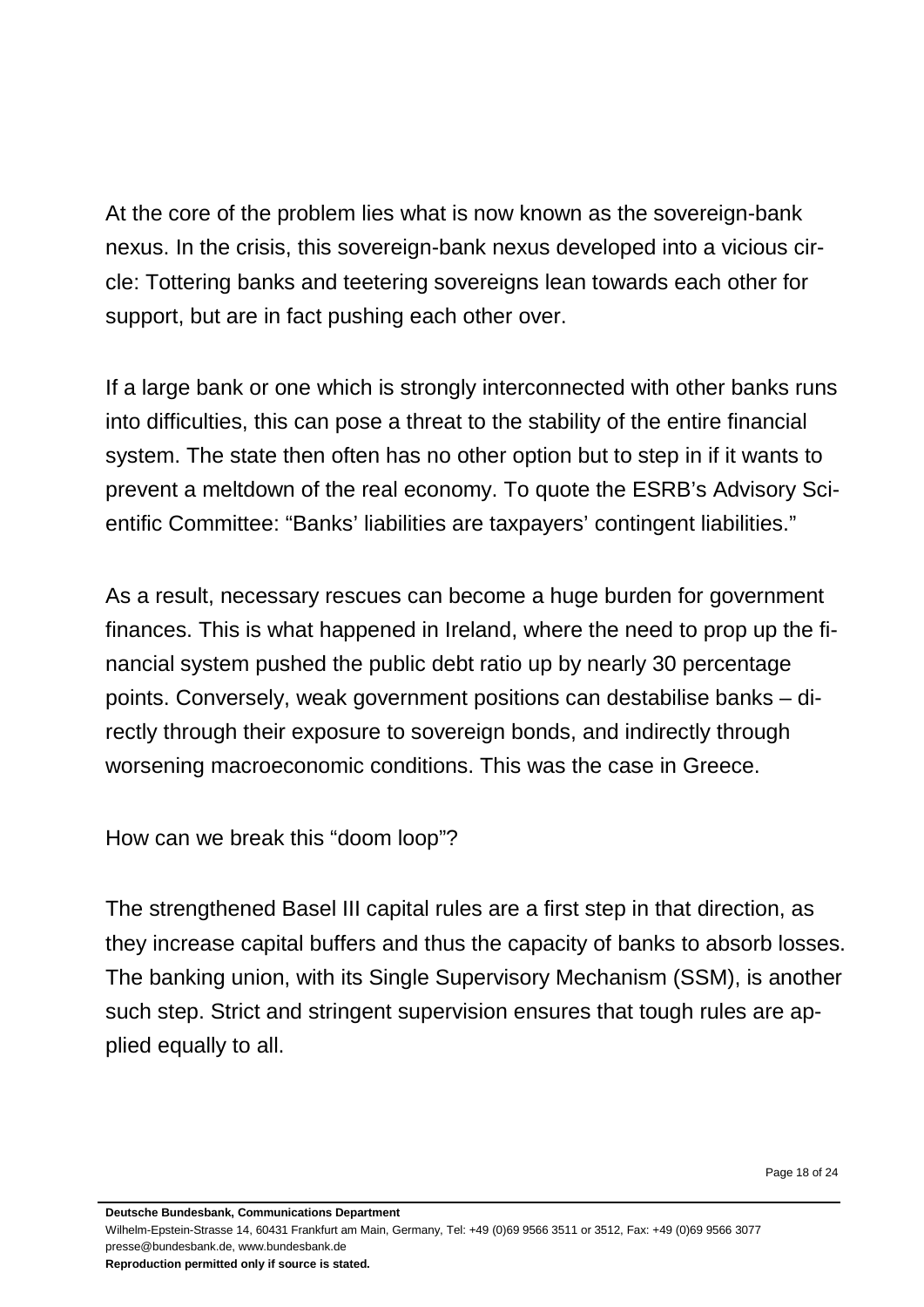The SSM is important for severing the link between banks and sovereigns. But to make sure that banks cannot pass on the consequences of their actions to the public, more is needed. An effective recovery and resolution mechanism including a bail-in regime that clearly assigns how losses are distributed augments the SSM.

Shareholders and creditors should be first in line to absorb losses. It is therefore to be welcomed that the Directive establishing a framework for the recovery and resolution of failing banks (BRRD) and the regulation creating the Single Resolution Mechanism have been agreed upon.

The sovereign-bank nexus works both ways, however. We also have to make sure that worsening public finances do not infect the financial system.

The banking union still has a sovereign virus, as Daniel Gros from the Centre for European Policy Studies once quipped. To strengthen the banking union's immune system, we need to put an end to the preferential treatment afforded to sovereign debt.

At present, sovereign bonds are treated by European regulators as being risk-free, even though recent history has taught us that the opposite is true: sovereign bonds are not risk-free assets. Hence, sovereign bonds should be adequately risk-weighted, and exposure to individual sovereign debt should be capped, as is already the case for private debt.

Page 19 of 24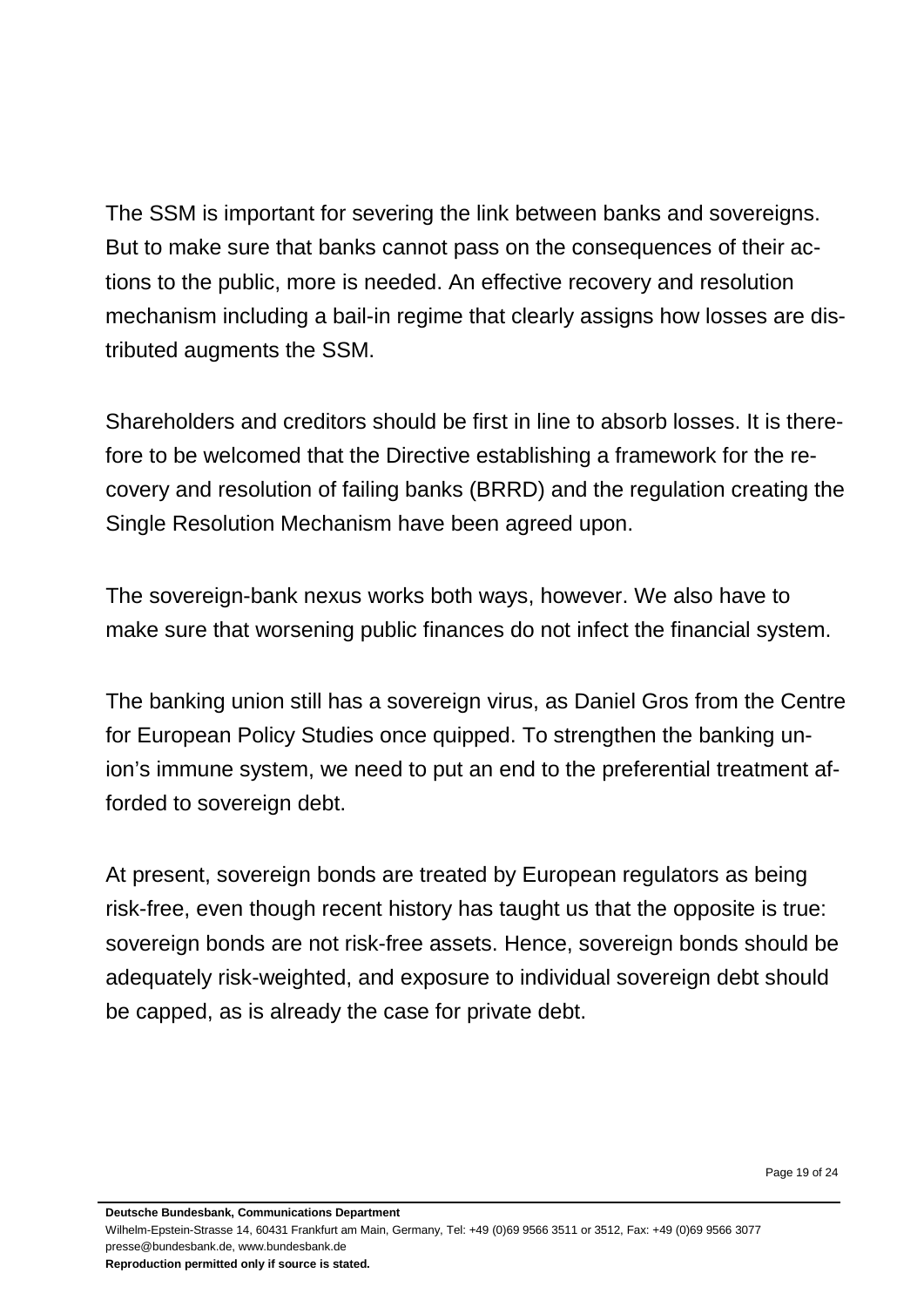These changes might trigger substantial repercussions, but they would be manageable if they were phased in over a transitional period – which would undoubtedly need to be granted.

Despite these repercussions the changes would be worth because they would make banks more resilient if the fiscal position of the respective sovereign were to deteriorate. And it would bring spreads more into line with the underlying risk, thus sending a disciplining signal to the sovereign.

At the current juncture when it comes to sovereign bonds, banks all too often seem to neglect this principle of risk diversification. In many cases, European banks hold bonds from one sovereign only – their home country. During the crisis, many banks, particularly weak ones, used the low refinancing costs to buy even more sovereign debt; they made a sort of "carry trade".

Between end-November 2011 and end-May 2014, Spanish banks expanded their holdings of Spanish government debt securities by 74%, from €165 billion to €288 billion. 92% of Spanish banks' euro-area sovereign portfolios are domestic.

Only Italian, Greek and Slovakian banks are even more home-biased. However, it is the high level of undiversified sovereign exposures which makes sovereign default a potentially systemic event.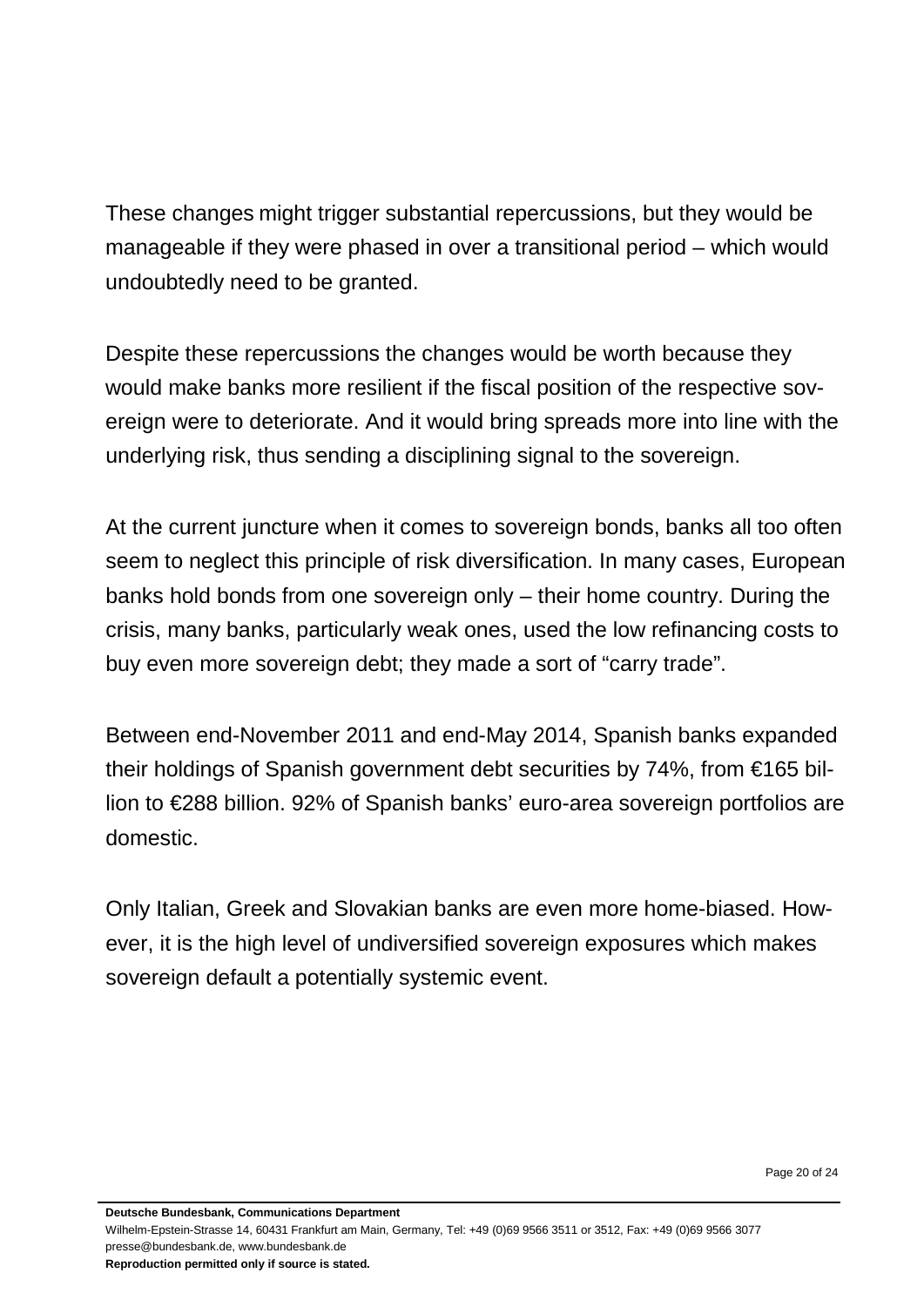## <span id="page-20-0"></span>**5 The role of monetary policy**

Consistently applying the stiffened rules and putting an end to the preferential treatment afforded to sovereign debt will be instrumental in strengthening the stability of our monetary union. So will the banking union.

Currently, much of the support provided to the whole structure hinges on one pillar alone: monetary policy. But this can only work for so long; monetary policy has already done a lot to absorb the economic consequences of the crisis, but it cannot resolve the crisis.

There is still truth in what Wim Duisenberg, the first President of the ECB, once said: "Don't ask for monetary policy to perform tricks it cannot deliver." Therefore, the best contribution the Eurosystem can make to a lasting resolution of the crisis is to fulfil its mandate: that of maintaining price stability.

The Eurosystem's crisis measures have helped prevent the crisis from escalating. However, some of these measures have, as I have repeatedly pointed out, taken the Eurosystem to the outer edge of its mandate. Meanwhile, the comprehensive measures agreed by the Governing Council of the ECB in June cannot, in my opinion, be compared with the crisis measures taken two or three years ago.

The current measures do not provide for individual countries' liability risks to be taken onto the Eurosystem's balance sheet. The task now is to prevent an excessively long period of low inflation. Because that could paralyse the euro area's economy.

Page 21 of 24

**Deutsche Bundesbank, Communications Department**

Wilhelm-Epstein-Strasse 14, 60431 Frankfurt am Main, Germany, Tel: +49 (0)69 9566 3511 or 3512, Fax: +49 (0)69 9566 3077 presse@bundesbank.de, www.bundesbank.de **Reproduction permitted only if source is stated.**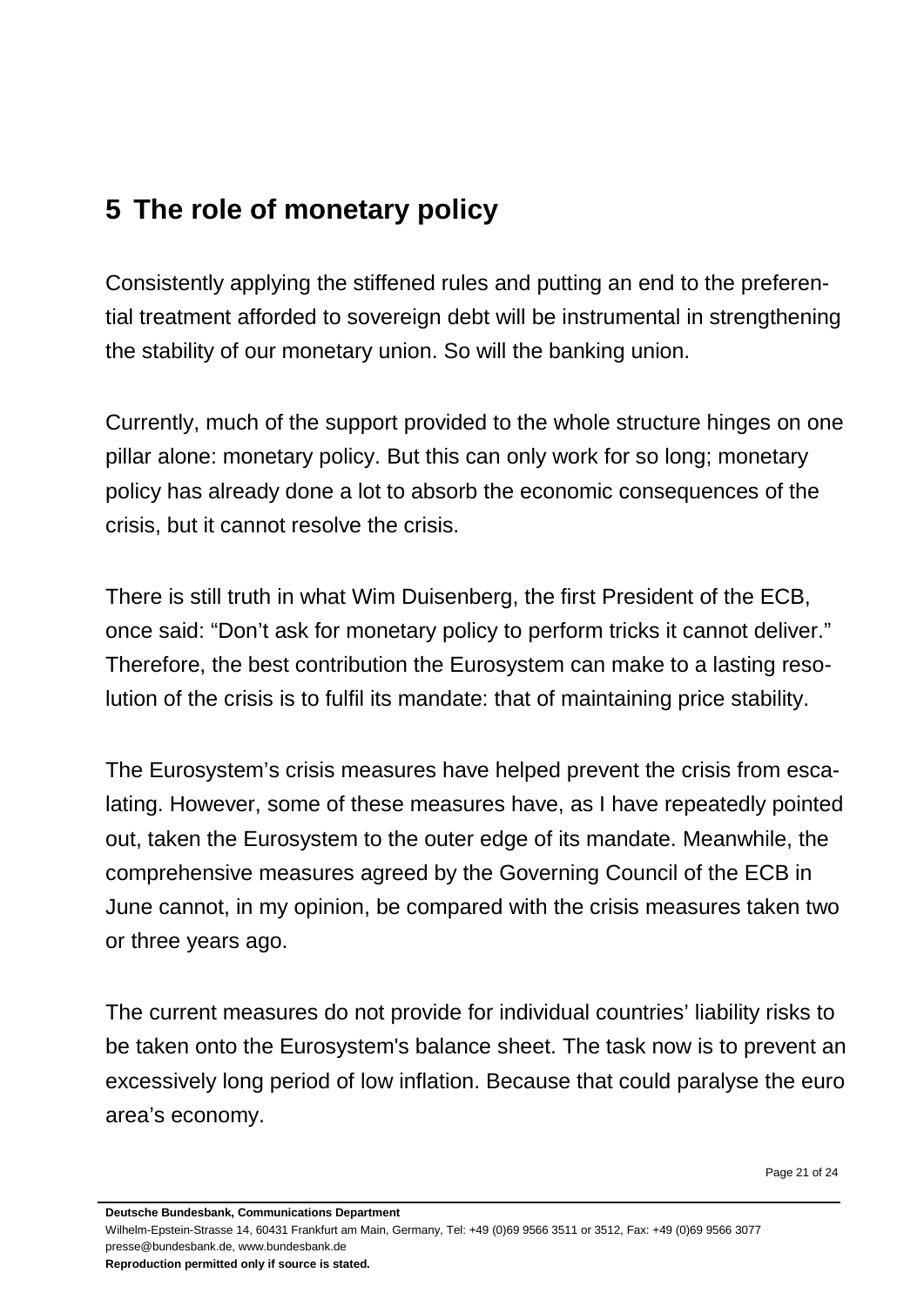Governor Linde will certainly confirm that the June decision was preceded by much soul-searching as to how best to proceed. These measures are also associated with risks and side-effects, which we would be wrong to play down.

In the long term, the ultra-loose monetary policy poses risks to financial stability. There is a danger of exaggerations on the asset and real estate markets – just think of the hunt for yield.

Low interest rates also ease the pressure on governments to vigorously tackle their countries' problems. There is a danger that the low interest rates will be used not to consolidate budgets, but to finance additional spending.

This is why the Governing Council so insistently calls for sound public finances as a prerequisite for a stability-oriented monetary policy. Or to say it with the words of Mervyn King, the former governor of the Bank of England: "Central banks are often accused of being obsessed with inflation. This is untrue. If they are obsessed with anything, it is with fiscal policy."

So it is particularly important to make it quite clear now that the Eurosystem will not put off a necessary increase in central bank interest rates out of consideration for public finances. Looking at the euro area, I would therefore say that monetary policy has done its bit towards maintaining price stability.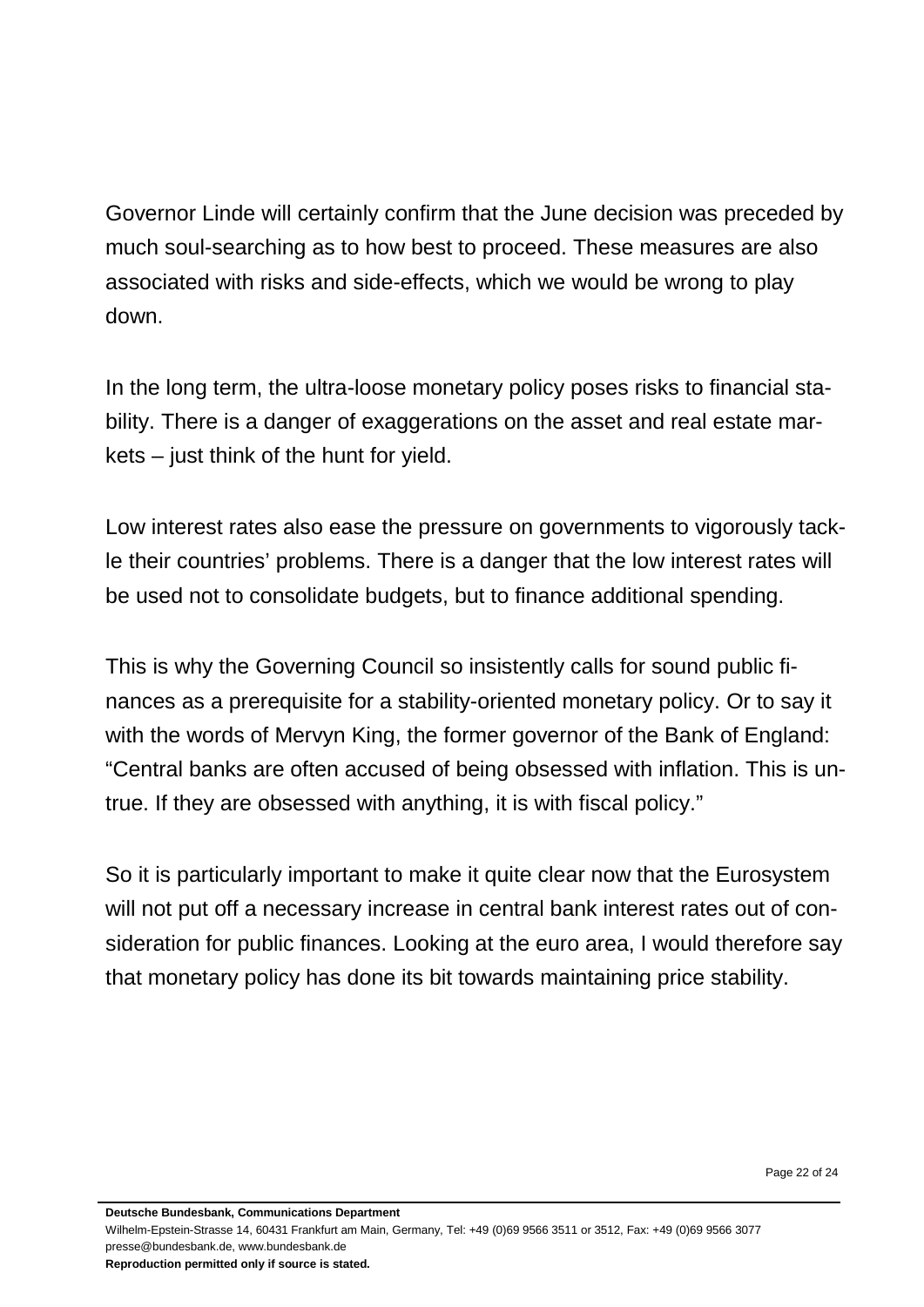# <span id="page-22-0"></span>**6 Conclusion**

Ladies and gentlemen, let me conclude.

The crisis has laid bare shortcomings at the national level as well as weaknesses in the Monetary Union's institutional architecture.

Repairs at the national level have seen considerable progress, though there is still a long way to go. Like in a marathon, the second half of the course always feels tougher than the first – and one major challenge is to not give in to the growing reform fatigue.

But at this point, the weaknesses in EMU's architecture probably pose a more fundamental challenge. The balance between liability and control has got out of kilter. We need to regain that balance if we are to put EMU on a more solid footing.

Since a genuine fiscal union is not on the cards – and to me, it does not seem to be for the foreseeable future – we need to make the principle of individual responsibility work. But we also need to put an end to the preferential treatment afforded to sovereign debt in order to immunise the financial system against sovereign default.

Finally, monetary policy must not allow itself to be misappropriated for fiscal policy purposes. Otherwise it cannot fulfil its mandate, which is price stability.

And now I am looking forward to hearing your views on this matter.

**Deutsche Bundesbank, Communications Department**

Wilhelm-Epstein-Strasse 14, 60431 Frankfurt am Main, Germany, Tel: +49 (0)69 9566 3511 or 3512, Fax: +49 (0)69 9566 3077 presse@bundesbank.de, www.bundesbank.de

**Reproduction permitted only if source is stated.**